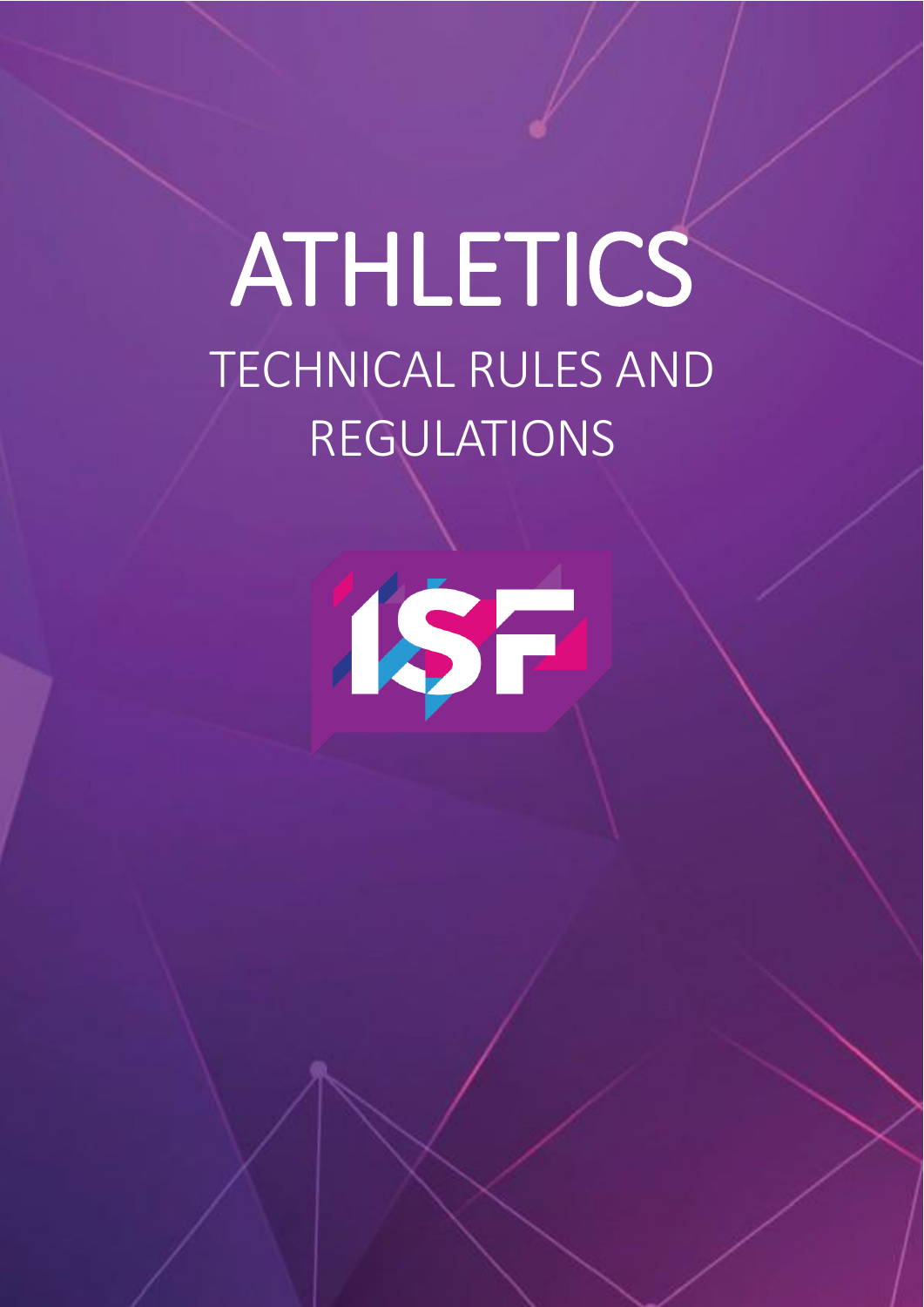

**ATHLETICS** TECHNICAL RULES AND REGULATIONS

| $5 -$ |  |  |
|-------|--|--|
|       |  |  |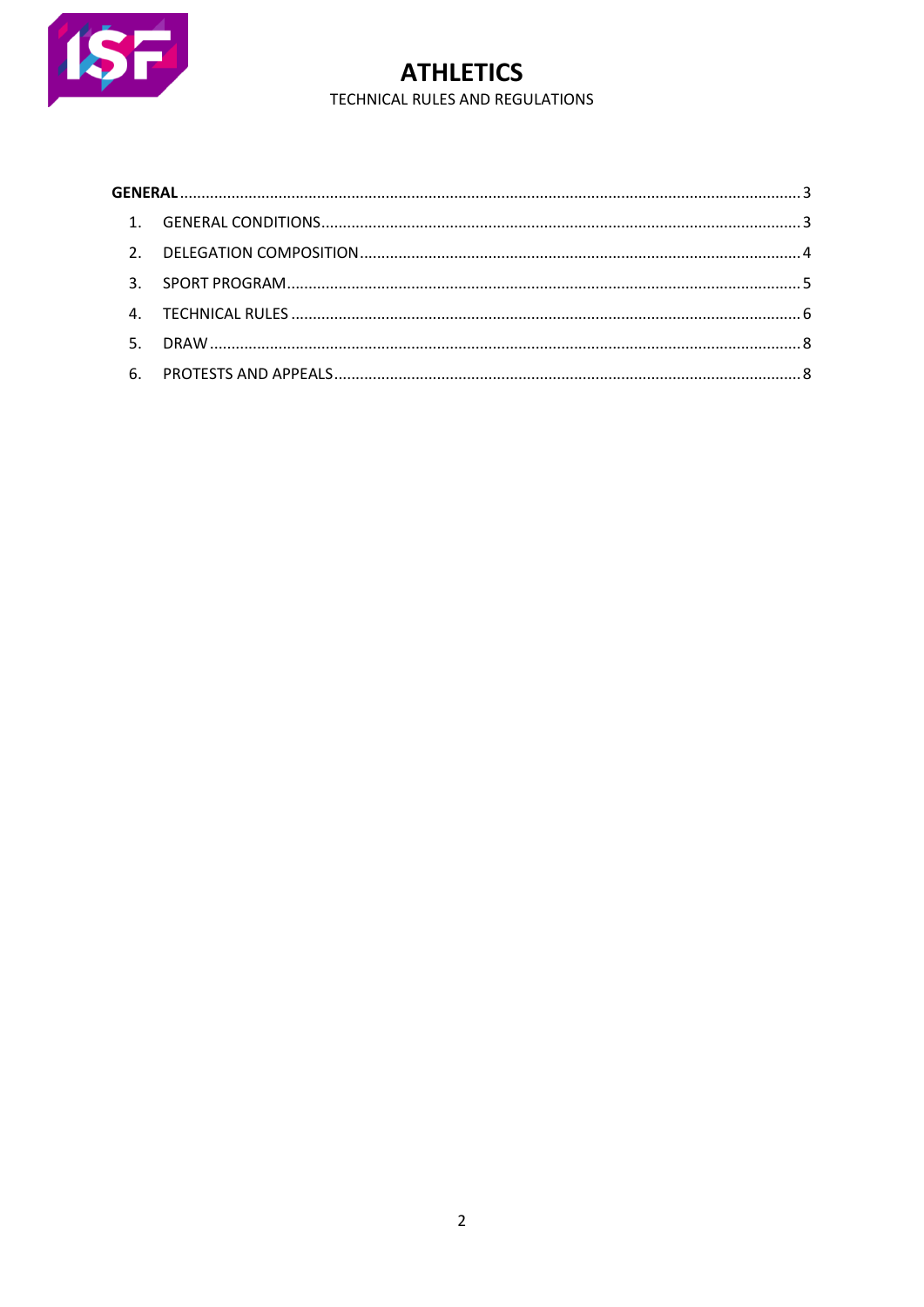

# **ATHLETICS** TECHNICAL RULES AND REGULATIONS

# **GENERAL**

The purpose of the "ISF Athletics Technical Rules and Regulations" is to provide standardised rules and regulations for all Athletics competitions. This document is set up in accordance with the ISF Statutes, the ISF Sport Policy and the ISF General Competition Regulations.

This document is intended to ensure that all matters related to competitions are conducted in a fair and orderly manner. The specific objectives of this document are to:

- 1. Define and specify the **general conditions** under which participants can take part in the ISF Athletics events;
- 2. Determine the **delegation composition**;
- 3. Determine the **sport program**;
- 4. Determine the **technical rules**;
- 5. Set the **draw** procedure;
- 6. Set **protests and appeals** procedure.

Please note that the technical rules and regulations are applicable to all ISF events. In case of variation of rules and regulations in relation to the type of event, the variation will be specified in the text.

# 1. GENERAL CONDITIONS

The competition will be run according to the ISF rules and regulations and World Athletics technical rules under the direction of the ISF Technical Commission of athletics. Any decisions over matters not mentioned in the present document will be taken by the ISF Technical Commission.

- The ISF athletics events are open to school teams and/or selected teams and/or individuals. Specific sports formats shall be described in the event bulletins.
- The competition is categorised as: boy categories, and girl categories.
- The composition of each delegation and number of teams/individuals that each ISF Swimming event is accepting will be defined for each event accordingly.
- The competition is held over minimum two (2) days for any event type.

# AGE CATEGORY

- For the **U15 category**, students aged 13, 14 and 15 on 31 December of the year of the competition concerned can participate.
- For the **U18 category**, students aged 16, 17, and 18 on 31 December of the year of the competition concerned can participate.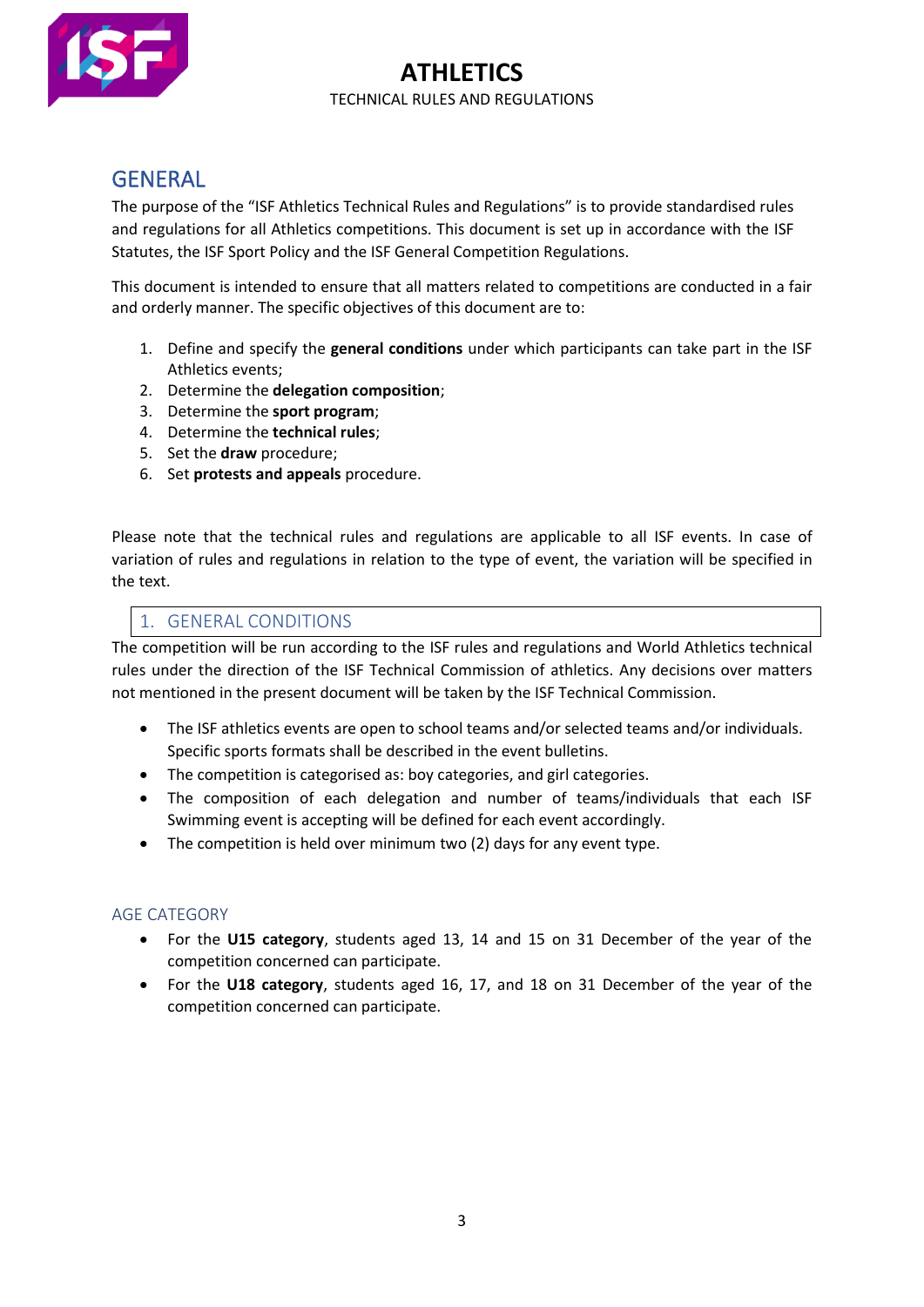

# TECHNICAL RULES AND REGULATIONS

# 2. DELEGATION COMPOSITION

Each delegation will consist of:

- Head of delegation
- Deputy Head of delegation (where applicable)
- Additional adults
- Athletes
- Team officials
	- ➢ Coaches
	- ➢ Other team officials

# HEAD OF DELEGATION (HOD)

- HOD shall be the sole intermediary between the delegation and the Local Organising Committee, the ISF Technical Commission and the ISF Delegate.
- They may not combine their role of HoD with that of a coach or any other official role.
- Each delegation is entitled to enter one (1) HoD.

# DEPUTY HEAD OF DELEGATION (Deputy HoD)

- The role of Deputy HoD is to assist the Head of Delegation.
- The presence of the Deputy HoD is not mandatory.
- Number of Deputy HoD depends on the size of the delegation. Specific numbers shall be defined in the event bulletins.

# ADDITIONAL ADULTS

- The function of additional adults can be: interpreter, security personnel, ministry representative, media, etc.
- The presence of additional adults is not mandatory.
- The function of each additional adult must be specified during the registration process.
- Any other additional persons not specified during registration or exceeding the limit specified in this document will not be considered part of the official delegation and will not be accredited by the LOC.
- Number of additional adults depends on the size of the delegation. Specific numbers shall be defined in the event bulletins.

# **ATHLETES**

- Athletes must be students attending schools that provide general education.
- Athletes must be enrolled as full-time students at a school in the country which they represent.

# TEAM OFFICIALS

# *Coaches*

- The presence of a coach is mandatory.
- Teams or individuals cannot participate in the competition without the presence of a coach.
- The maximum number of coaches is determined by the number of athletes.
- Each delegation shall enter a minimum of one (1) coach per team.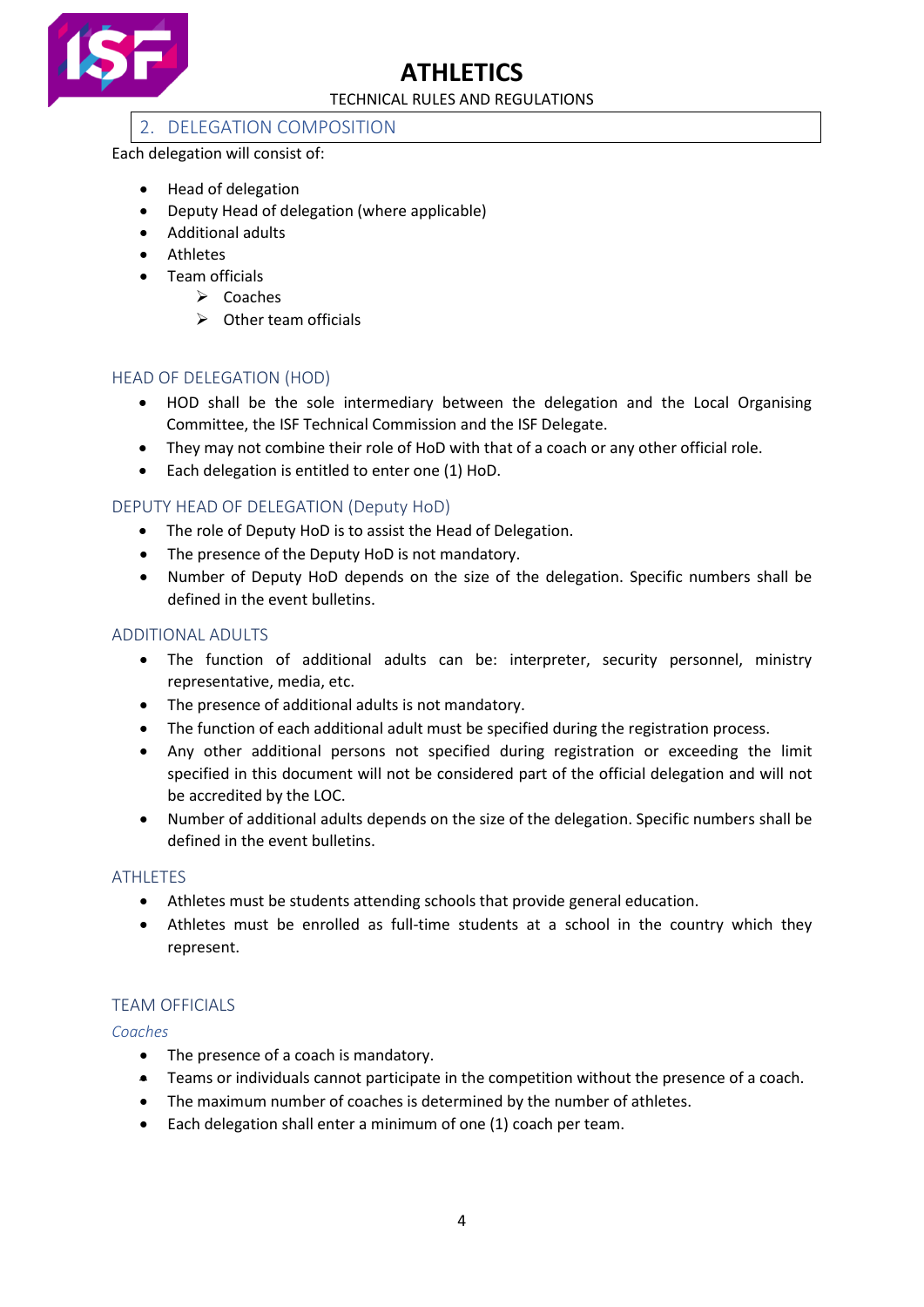

TECHNICAL RULES AND REGULATIONS

*Other Team officials*

- The function of other team officials can be: doctor, trainer, physiotherapist, statistician, team manager etc.
- The presence of the other team officials is not mandatory.
- The function of the other team officials must be specified during the registration process.
- Any person not specified during registration or exceeding the limit will not be considered part of the team.
- Each delegation shall enter up to one (1) other team official each per team.

# 3. SPORT PROGRAM

# EVENTS

U15 Category

BOYS

- 100m, 200m, 400m, 800m, 1500m
- 100m Hurdles (84cm), 300m Hurdles (76cm)
- High Jump, Long Jump, Triple Jump Shot Put (4kg), Discus (1kg), Javelin (600g)
- 4x100m Relay, Medley Relay (100 x 200 x 300 x 400m)

# **GIRLS**

- 100m, 200m, 400m, 800m, 1500m
- 100m Hurdles (76cm), 300m Hurdles (76cm)
- High Jump, Long Jump, Triple Jump
- Shot Put (3kg), Discus (750g), Javelin (400g)
- 4x100m Relay, Medley Relay (100 x 200 x 300 x 400m)
- •

# U18 Category

# **BOYS**

- 100 m, 200 m, 400 m, 800 m, 1500 m, 3000 m
- 110 m Hurdles (91,4 cm), 300 m Hurdles, (84,0 cm cm) (400 m Hurdles (84cm), 2000 m Steeplechase (84cm)
- High Jump, Long Jump, Triple Jump, Pole Vault
- Shot Put (5kg), Discus (1.5 kg), Javelin (700g), Hammer (5kg)
- 4x100 Relay, Medley Relays (100/200/300/400m) and (200/400/600/800m)

# **GIRLS**

- 100 m, 200 m, 400 m, 800 m, 1500 m, 3000 m
- 100 m Hurdles (76,2 cm), 300 m Hurdles (76,2 cm), 400 m Hurdles (76,2 cm), 2000 m Steeplechase (76,2 cm),
- High Jump, Long Jump, Triple Jump, Pole Vault
- Shot Put (3kg), Discus (1kg), Javelin (500g), Hammer (3kg)
- 4x100 Relay, Medley Relays (100/200/300/400m) and (200/400/600/800m)

The exact sport program will be set accoridng to the event type.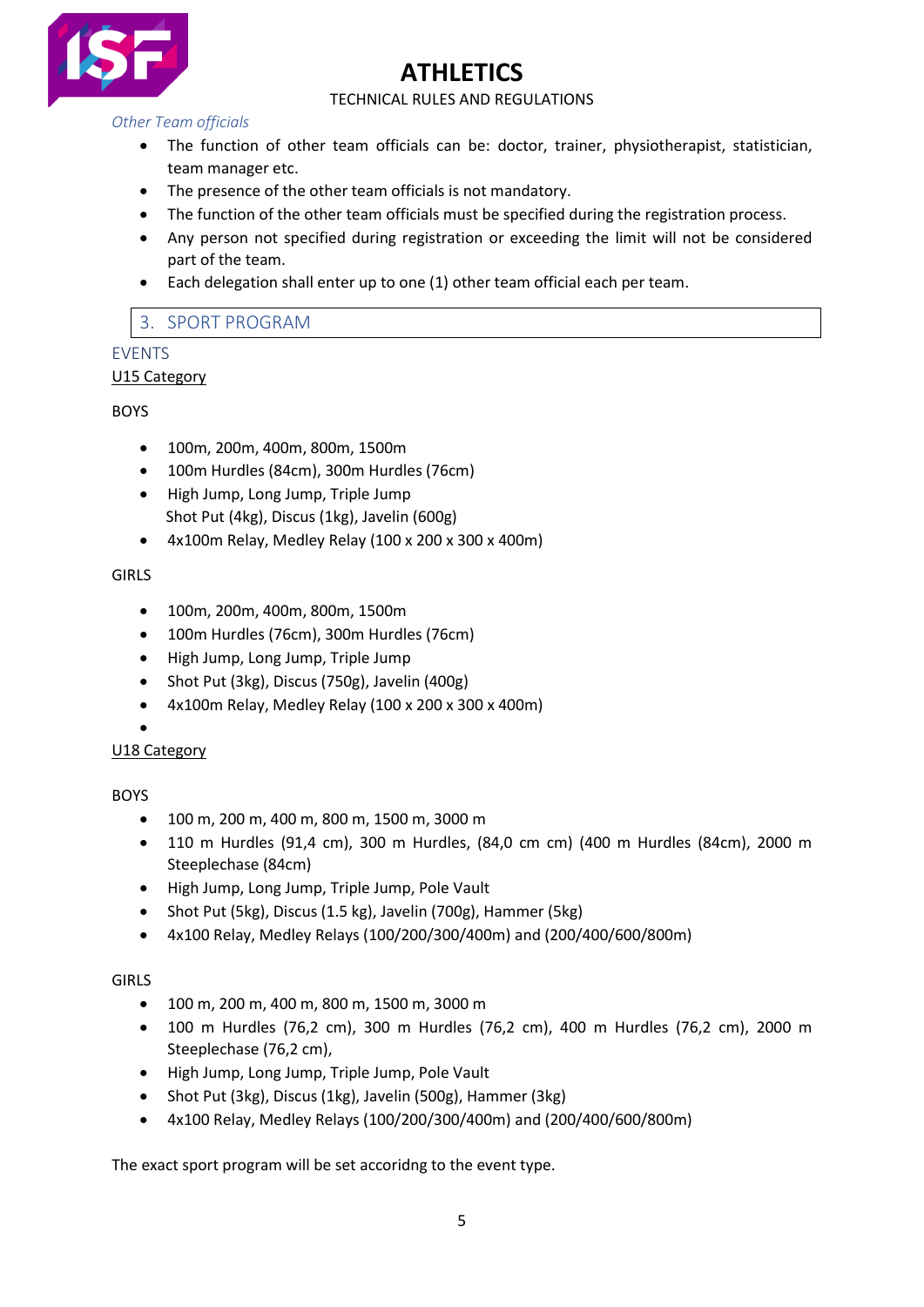

# **ATHLETICS** TECHNICAL RULES AND REGULATIONS

ENTRIES PER EVENT

- Each athlete is allowed to compete in two events plus the relay as follows. 1 race and 1 jump, 1 race and 1 throw, 1 jump and 1 throw (not allowed are 2 races, 2 jumps or 2 throws)
- A team is not allowed to enter more than 3 athletes in one event.
- A competitor can only take part in one competition, either as a member of school team or as a member of a selected team.
- The members of each team must be declared before the competitions starts. Once the competition is started , it is not possible to change between the different events

# 4. TECHNICAL RULES

#### SYSTEM OF PLAY

Heats - Qualification –Semi Final – Final

#### Scoring tables

- The scoring tables are separate for girls and boys and are on a scale from  $1 100$  points
- Any performance, which is between two table scores, will receive the lower score.

#### TEAM CLASIFICATION

- There will be 4 separate categories.
- The classifications of teams will be made through 10 scores as follows;
	- o The highest scores of each of the groups 1-5
	- o Plus the four highest complementary scores of the five groups,
	- o Plus the scores of the relay
	- o In order to be classified a team must obtain at least 1 point in each of the 5 groups of events (G1-G5 Plus relay)

Score1 Score2 Score3 Score4 Score5 Scores 6, 7, 8 and 9 Score 10 Best G1 Best G2 Best G3 Best G4 Best G5 4 highest complementary scores of all groups Medley Relay

**Note :** In the case of a tie, the 11th score will be taken into consideration and 12th etc. If the teams are still tied the result of the relay will be the deciding factor.

#### SPECIFIC RULES

- Each athlete is allowed to have 1 false start in track events (also the first leg in medley relay). A second false start by the same competitor will result in disqualification.
- Four (4) attempts will be allowed for the throws, the long jump and the triple-jump.
- In the case of an athlete is not finishing a track event he/she will receive 1 point. But if he/she is not finishing because of being interfered with by an athlete, the jury may allow him/her another attempt.
- **Rules for the Medley Relay:**
	- $\circ$  10 penalty points for an out of bounds baton pass,
	- o 20 penalty points for 2 out of bounds baton passes,
	- $\circ$  1 point allowed for a team finishing with 3 out of bound passes or not completing the event.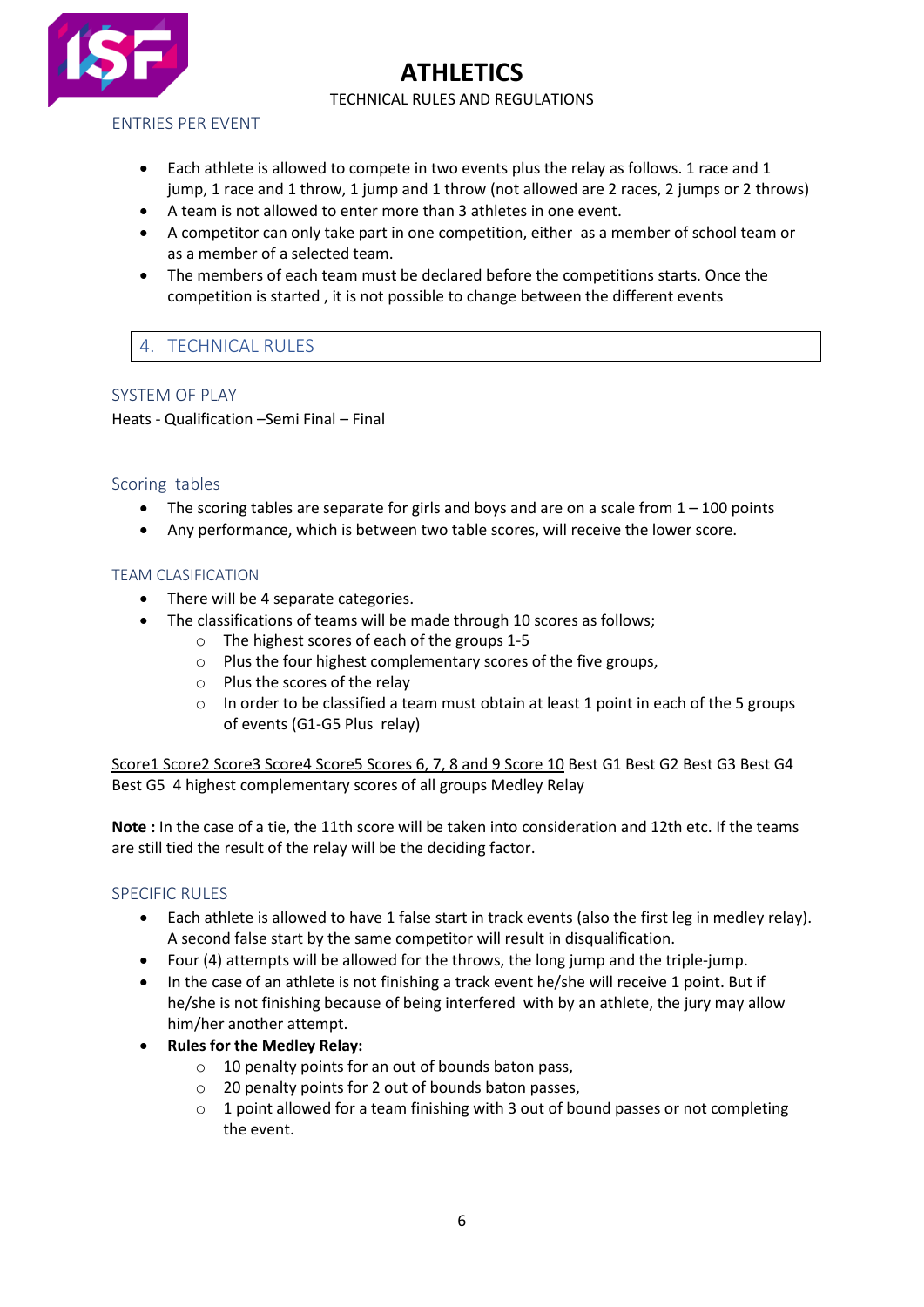

#### TECHNICAL RULES AND REGULATIONS

 $\circ$  The participation in any one event is evaluated by a minimum of 1 point (e.g. in the case of not finishing a track event or in case of a no valid attempt beign recorded in a in field event).

# IDENTIFICATION OF COMPETITORS AND TEAMS

- Starting numbers shall be prepared separately for each category (four series). They can be given to coaches at the Technical Meeting (preferably) or distributed in the Call-Room (on production of an ID card of each athlete).
- Arrangement of results of performances shall be prepared as follows :

#### **Individuals in School Teams**

*Place – Start Nr - Family and First Name – Year of Birth - School – Town - Country – Performance - Points* 

#### **School Teams**

*Place – Town – School – Country - Points*

#### **Individuals in Selected Teams**

*Place – Start Nr - Family and First Name – Year of Birth - Country – Performance - Points* 

#### **Selected Teams**

#### *Place – Country - Points*

-Names of schools can be abbreviated to a certain number of letters  $(8 - 12)$ , names of countries can be as in Olympic abbreviations (3 letters).

C-Final official team results shall be prepared as follows :

In School Teams :*Place –Town – Full name of a school – Country – Total Points Score*

In Selected Teams *: Place – Country – Total Points Score*

# FRIENDSHIP RELAY

- This is a relay in which teams are formed of mixed sex and mixed nationality. The teams take part in a relay event with legs of about 300 - 500 metres .It should be held in a public place (known as a historical, cultural, touristic, geographic or other place of particular importance) so that the local population can recognize the friendship among pupils of different nations.
- All competitors are expected to take part. In addition teams of coaches, organisers and officials are welcome to participate.
- Special starting cards are needed for the Friendship Relay (e.g. letters from A to Z and numbers from 1 to 20).
- As a relay baton something special can be used (e.g. typical for an area).
- No medals and no prizes will be given as this event is for friendship and for enjoyment.
- With security in mind containers (boxes or plastic bags) should be provided at the start for each country to enable coaches to collect warm up kit, etc. from the competitors and have it available at the finish.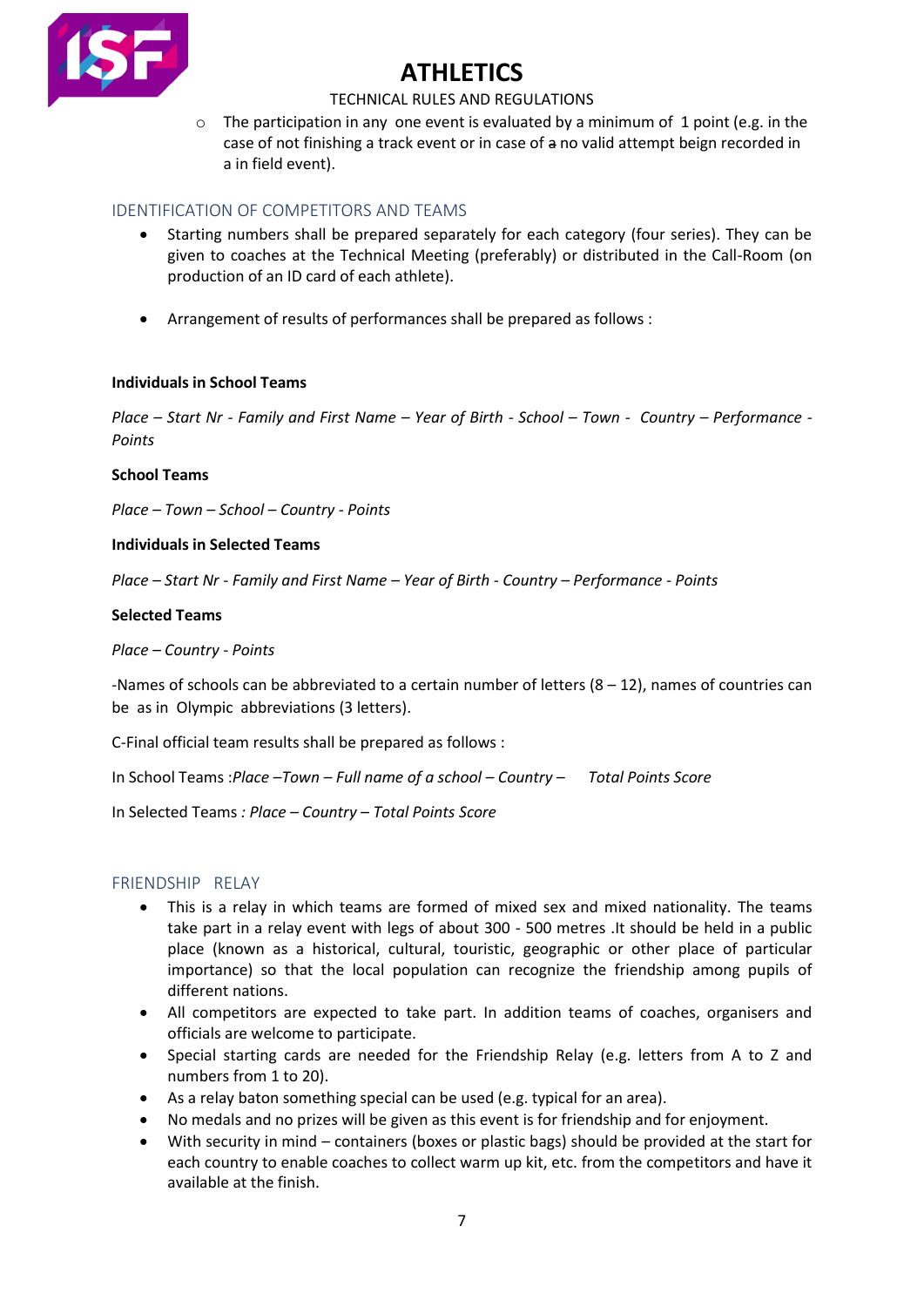

# TECHNICAL RULES AND REGULATIONS

• The presence of police is advisable, especially if road traffic is adjacent to the course, but, also for security purposes.

# 5. DRAW

- The ISF is responsible for establishing, criteria's and fixing timing of the draw.
- The ISF Technical Commission is responsible of the draw.

# 6. PROTESTS AND APPEALS

Appeals involving results or any matter not concerning discipline will be heard by the Jury Appeal. The appeal must be lodged within 30 minutes of the incident and be submitted in English. The payment of amount 50€ must accompany the appeal and is to be paid to LOC in cash. This payment will be refunded only if the appeal is upheld or at the discretion of the Jury Appeal. In the case of an unsuccessful appeal, the payment will be retained by the ISF.